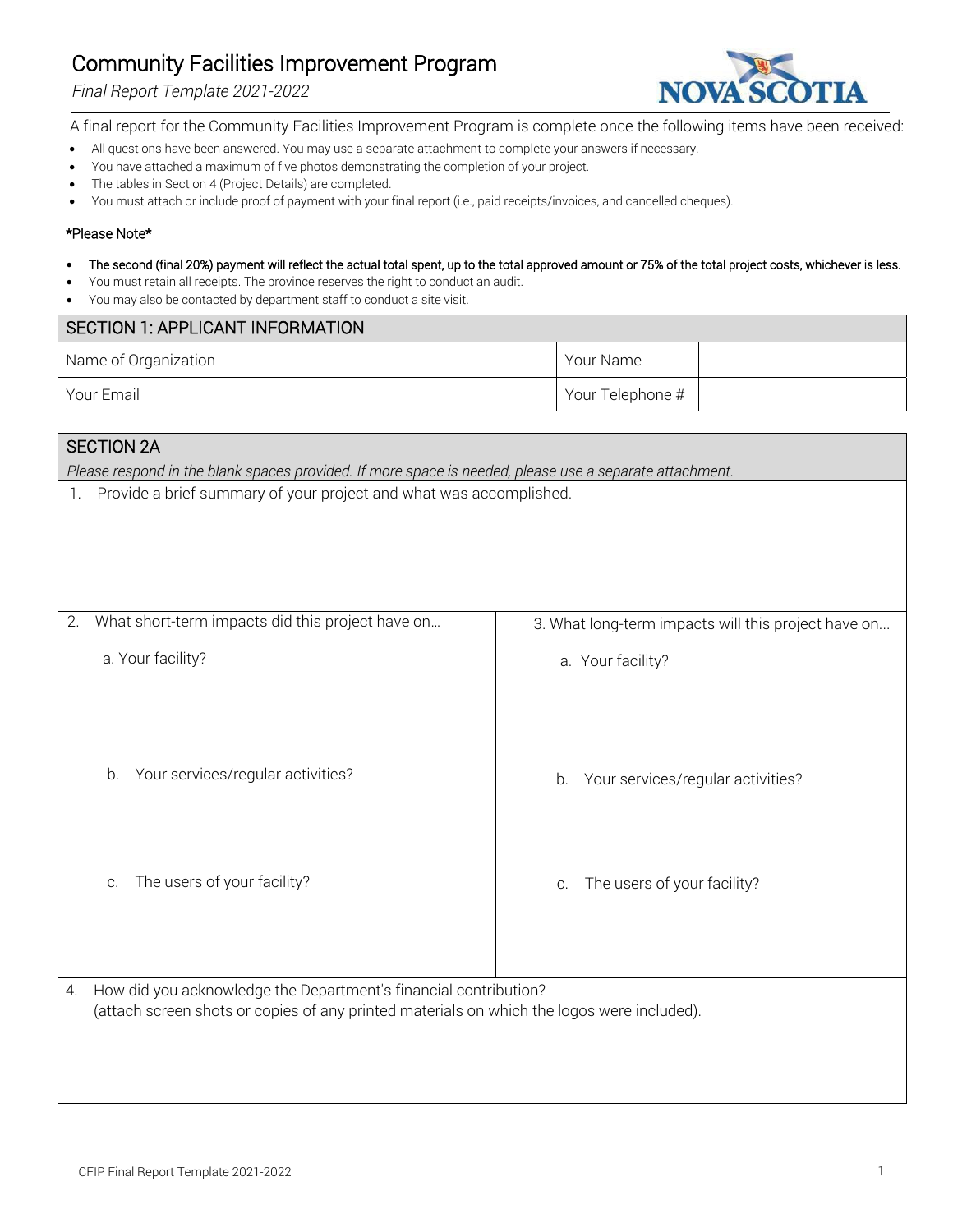| <b>SECTION 2B</b><br>Please respond in the blank spaces provided. If more space is needed, please use a separate attachment. |                      |          |                |       |                   |                          |
|------------------------------------------------------------------------------------------------------------------------------|----------------------|----------|----------------|-------|-------------------|--------------------------|
| Statement                                                                                                                    | Strongly<br>Disagree | Disagree | <b>Neutral</b> | Agree | Strongly<br>Agree | <b>Not</b><br>Applicable |
| This funding helped to address an<br>А.<br>urgent need to improve the facility.                                              |                      |          |                |       |                   |                          |
| Please explain:                                                                                                              |                      |          |                |       |                   |                          |
| As a result of this funding, our operational<br>В.<br>costs will be more affordable.                                         |                      |          |                |       |                   |                          |
| Please explain:                                                                                                              |                      |          |                |       |                   |                          |
| C. This funding will help to ensure that the<br>facility can serve more Nova Scotians.                                       |                      |          |                |       |                   |                          |
| Please explain:                                                                                                              |                      |          |                |       |                   |                          |
| D.<br>This funding helped enhance the<br>community's use of the facility.                                                    |                      |          |                |       |                   |                          |
| Please explain:                                                                                                              |                      |          |                |       |                   |                          |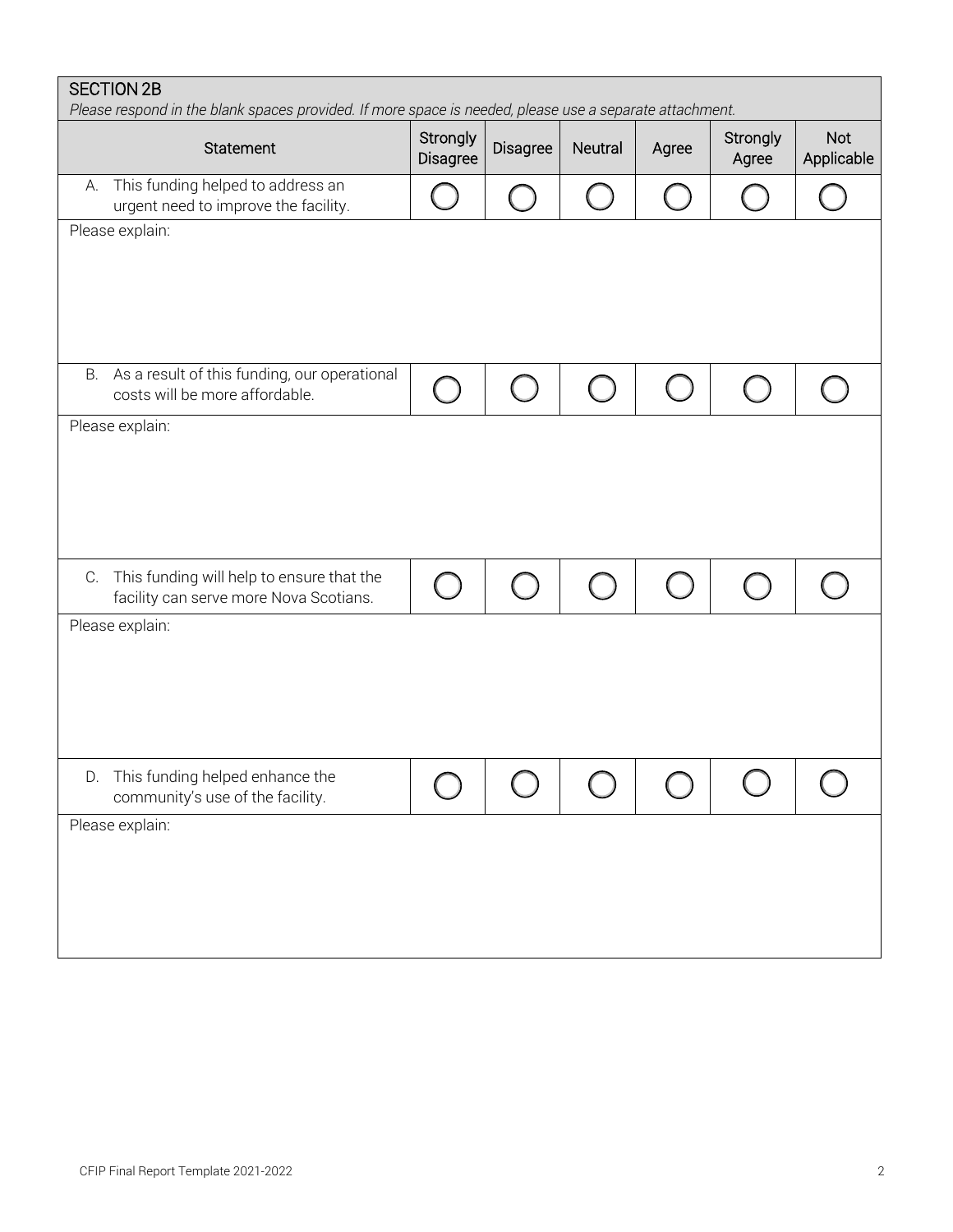# SECTION 3A: PROJECT BUDGET DETAILS - PROJECT WORK COMPLETED & ACTUAL PROJECT COSTS\*

Complete the table below with details of the project work completed and actual project costs. Ensure that you have also addressed the following points:

- If the project involved external contractors/suppliers, please attach a final invoice(s) that includes a detailed breakdown of labour and materials.
- Where possible, attach images of your facility and the area(s) where project work was completed.

*\*NOTE\* - The Total Amount Funded from this Program will not exceed the Approved Amount or 75% of Total Actual Project costs, whichever is lower. The final payment will be assessed on these criteria.*

| What happened and how?                                                                                                                                                                                                                                         | Who was involved?   | When?                 | Cost (\$) |
|----------------------------------------------------------------------------------------------------------------------------------------------------------------------------------------------------------------------------------------------------------------|---------------------|-----------------------|-----------|
| Example 1: Replaced drywall & insulated walls -<br>Contractor assessed walls inside the hall, removed<br>old drywall, inserted insulation bats & added new<br>drywall on the structural frame. Material & labour<br>included. Invoice & paid receipt attached. | ABC Contractor Inc. | Aug 1 - Aug 31, 2021  | \$5,000   |
| Example 2: Painted walls - 2 volunteers painted<br>walls inside the hall once ABC Contractor<br>finished their work. Donated/in-kind cost is 2<br>volunteers x 3hrs/day x 5days x \$20/hr = \$600                                                              | Volunteers          | Sept 1 - Sept 7, 2021 | \$600     |
|                                                                                                                                                                                                                                                                |                     |                       |           |
|                                                                                                                                                                                                                                                                |                     |                       |           |
|                                                                                                                                                                                                                                                                |                     |                       |           |
|                                                                                                                                                                                                                                                                |                     |                       |           |
|                                                                                                                                                                                                                                                                |                     |                       |           |
|                                                                                                                                                                                                                                                                |                     |                       |           |
| <b>Total Actual Project Costs</b>                                                                                                                                                                                                                              |                     |                       |           |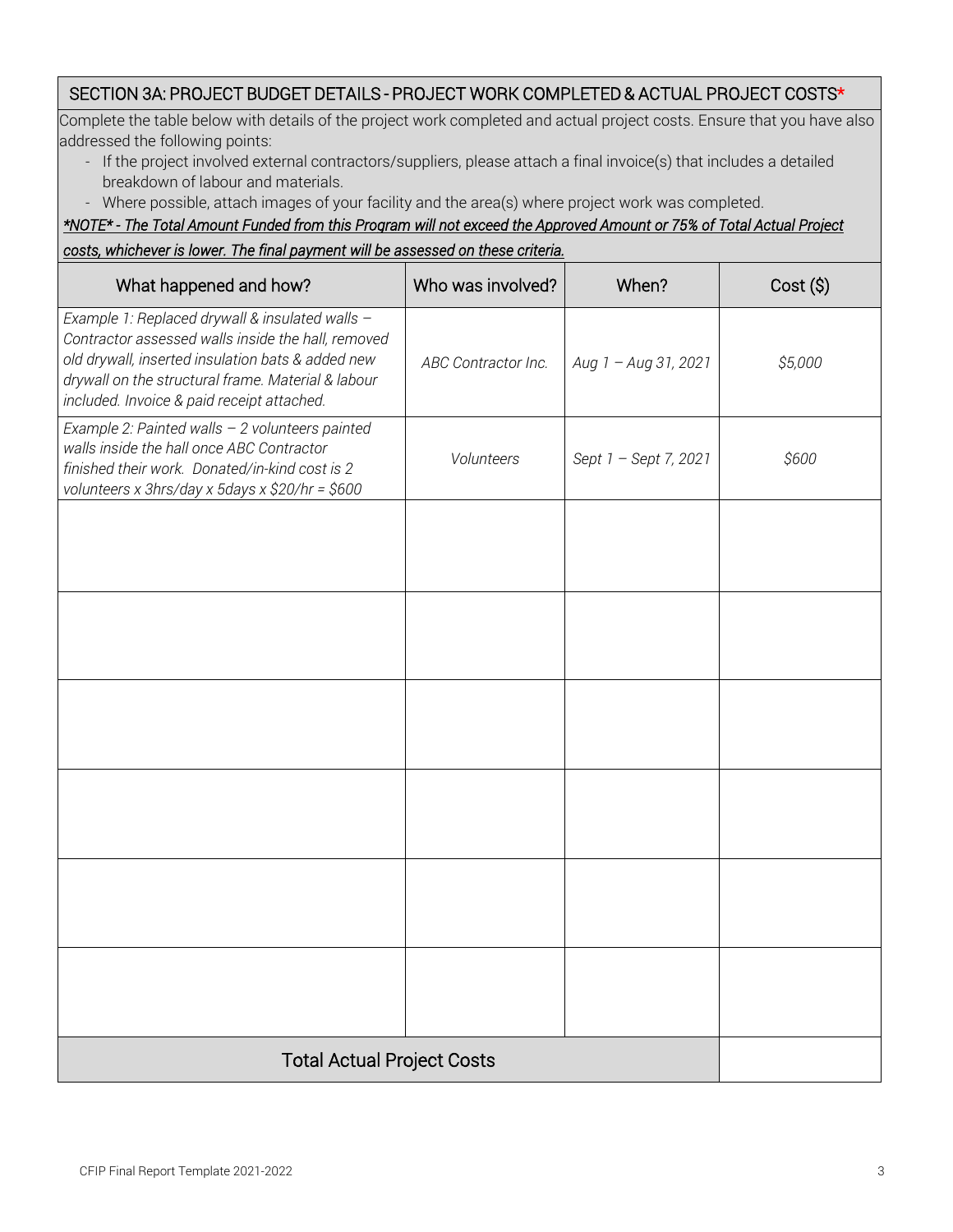## SECTION 3B: PROJECT BUDGET DETAILS - PROJECT REVENUES AND CONTRIBUTIONS\*

Complete the table below with details of the actual project revenues and contributions. Ensure that you have also addressed the following points:

- Your organization must have contributed to at least 10% of the Total Actual Project Costs.
- The value of donated/in-kind contributions of labour and materials can be included below if they were essential to the project.
- Total Actual Project Revenues and Contributions must be equal to the Total Actual Project Costs.

| What were the sources of<br>revenue/contribution for this project?                                                                        | Cash (\$) | Donated/<br>In-Kind $(\$)$ | Total (\$) | <b>Notes</b> |  |  |
|-------------------------------------------------------------------------------------------------------------------------------------------|-----------|----------------------------|------------|--------------|--|--|
| Your Organization's Contribution:<br>Refer to points mentioned above                                                                      |           |                            |            |              |  |  |
| Total Amount Funded from this Program:<br>Will not exceed the Approved Amount or 75% of<br>Total Actual Project Costs, whichever is lower |           | N/A                        |            |              |  |  |
| Provincial Funding from other CCH programs or other NS Government Departments (specify below):                                            |           |                            |            |              |  |  |
|                                                                                                                                           |           | N/A                        |            |              |  |  |
|                                                                                                                                           |           | N/A                        |            |              |  |  |
|                                                                                                                                           |           | N/A                        |            |              |  |  |
| Federal Funding (specify below):                                                                                                          |           |                            |            |              |  |  |
|                                                                                                                                           |           | N/A                        |            |              |  |  |
|                                                                                                                                           |           | N/A                        |            |              |  |  |
| Municipal Funding (specify below):                                                                                                        |           |                            |            |              |  |  |
|                                                                                                                                           |           | N/A                        |            |              |  |  |
|                                                                                                                                           |           | N/A                        |            |              |  |  |
| Corporate / Business Sponsorships (specify below):                                                                                        |           |                            |            |              |  |  |
|                                                                                                                                           |           | N/A                        |            |              |  |  |
|                                                                                                                                           |           | N/A                        |            |              |  |  |
| Other Sources of Funding (specify below):                                                                                                 |           |                            |            |              |  |  |
|                                                                                                                                           |           | N/A                        |            |              |  |  |
|                                                                                                                                           |           | N/A                        |            |              |  |  |
| <b>Total Actual Project Revenues and Contributions</b>                                                                                    |           |                            |            |              |  |  |